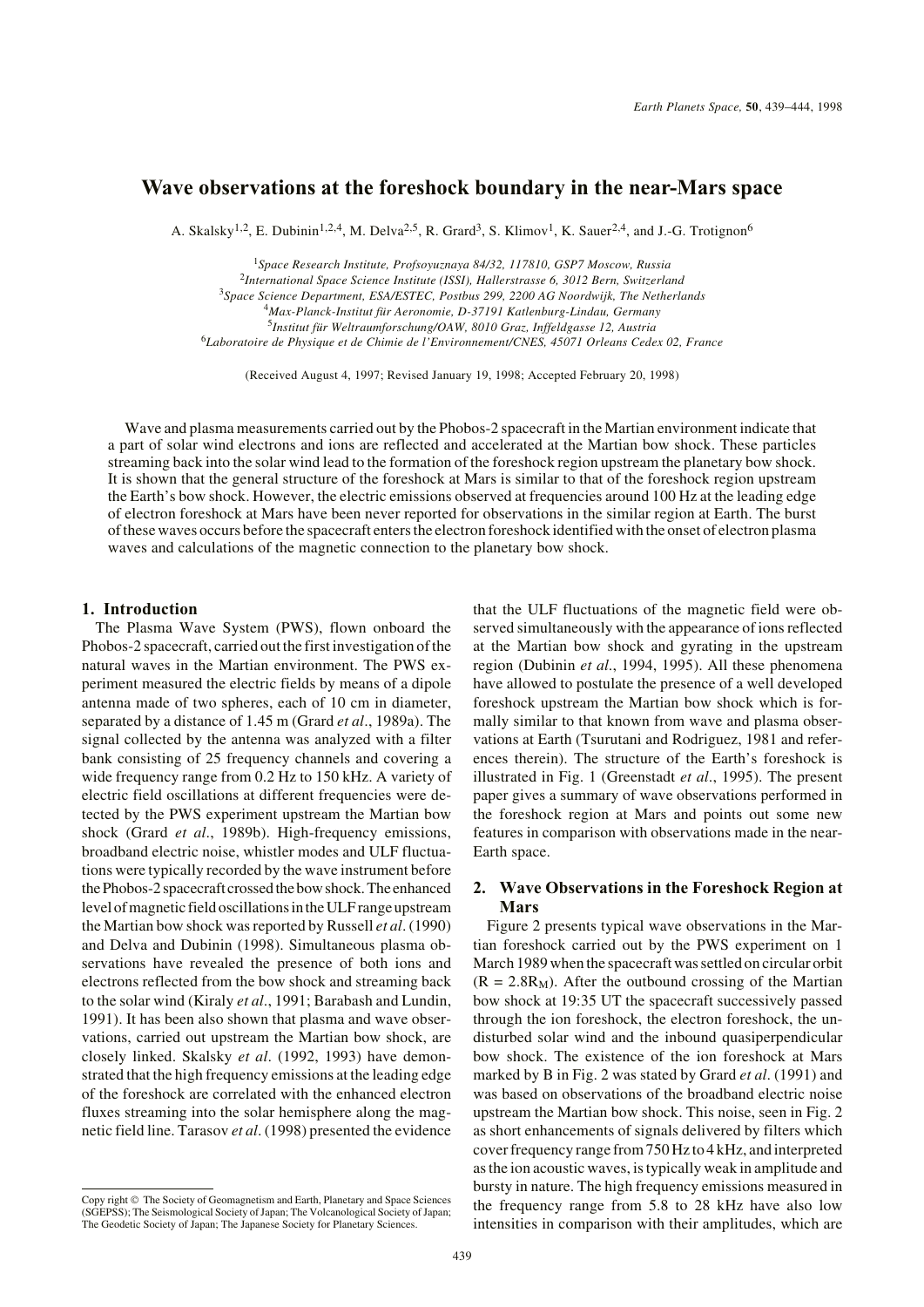

Fig. 1. The summary of wave observations in the Earth's foreshock. Wave modes, which are typical for the electron and ion foreshock are indicated.

observed further, in the electron foreshock. The electron foreshock (region C in Fig. 2) is associated with intense bursts of high frequency waves. It was shown by Skalsky *et al*. (1992) that the region, where these waves are observed, is adjacent to the magnetic field line which is tangent to the bow shock. The emissions are polarized along the ambient magnetic field and their frequencies are around the electron plasma frequency estimated with simultaneous plasma measurements. The apparent broadening of spectra at high frequencies seen in the electron foreshock in Fig. 2 is entirely instrumental and the natural emissions could be narrow-band ones (Skalsky *et al*., 1992). The electron measurements carried out simultaneously with observations of high frequency waves have revealed the presence of enhanced fluxes of particles which are streaming back from the bow shock along the magnetic field (Skalsky *et al*., 1993).

The wave emissions between 10 Hz and 200 Hz, which are believed to propagate in the whistler mode, are observed in Fig. 2 from 19:35 UT to 20:45 UT. The upstream boundary of their appearance at 20:45 UT is slightly shifted down from that of the electron foreshock. It is distinctly seen in Fig. 2 from the filter bank channels covering frequency bands 50–100 Hz and 100–150 Hz. The channel 5–50 Hz seems to be influenced with the ULF emissions due to the broad frequency response of filter bank elements (Grard *et al*., 1989a; Skalsky *et al*., 1992). The ULF emissions measured in the frequency range between 0.2 and 10 Hz gradually increase in their amplitudes through out the entire foreshock region and their maximum intensities are recorded close to the shock front. Tarasov *et al*. (1998) have shown that the local enhancements of the ULF magnetic oscillations were observed around the proton cyclotron frequency inside the ion foreshock in association with the intense ion fluxes reflected from the Martian bow shock. The high frequency emissions are seen at the leading edge of the shock foot when the spacecraft passed through the region adjacent to the quasiperpendicular bow shock (region E in Fig. 2). Both ULF emissions and broadband electric noise are detected through out the entire foot region. More details on the wave measurements made during the crossing of the quasiperpendicular Martian shock is given elsewhere by Trotignon *et al*. (1991).

The statistics of wave observations upstream of the Martian bow shock in March 1989 is presented in Fig. 3. The intensities of electric oscillations at different frequencies are shown in this figure as a function of the angle ANG which describes the spacecraft location in the upstream region. The angle ANG is defined as the angle between the line which is the tangent to the bow shock being, at the same time, parallel to the ambient magnetic field, and to the line connecting the tangent point on the bow shock surface with the spacecraft location. By convention, the angle ANG is negative when the spacecraft is not magnetically connected to the bow shock surface and, conversely, is positive when the spacecraft is connected with the bow shock along the magnetic field line. The algorithm used for calculations of the angle ANG is similar to that described by Delva and Dubinin (1998).

It is clearly seen in Fig. 3 that waves in the range of electron plasma frequency (top panel) are the most intense close to the boundary of the electron foreshock (the angle ANG is equal to  $0^{\circ}$  or  $+/-180^{\circ}$ ). Their maximum amplitudes decrease when the spacecraft penetrates deeper into the foreshock. By contrast, the low frequency emissions measured at frequencies between 0.2 and 10 Hz, gradually increase, for most of the orbits, with depth of the spacecraft location inside the foreshock region. The enhanced level of electric field oscillations in the frequency range from 50 to 200 Hz is typically detected inside the foreshock when the angle ANG is positive. The intensities of the broadband electric emissions at frequencies between 0.5 and 4 kHz are weak and comparable with the noise level of the instrument which make it difficult to make conclusions on their relation with the spacecraft location inside the foreshock. Nevertheless, it appears that the most intense bursts of these emissions occur deeper in the foreshock region in comparison with wave activities at higher frequencies.

Enhancements of electric signals at frequencies 0.2–10 Hz and 50–200 Hz are also seen in Fig. 3 at angles around –100°. Negative values of angle ANG indicate that these emissions are detected far from the foreshock boundary, in the undisturbed solar wind. It seems that these waves can be of the solar wind origin and are similar to those reported by Neubauer *et al*. (1977).

## **3. Wave Observations at the Boundary of the Electron Foreshock: VLF Emissions Upstream of It?**

Figure 4(a) presents an example of wave observations on 03 March 1989 when the spacecraft crosses the boundary of the electron foreshock. The crossing of the electron foreshock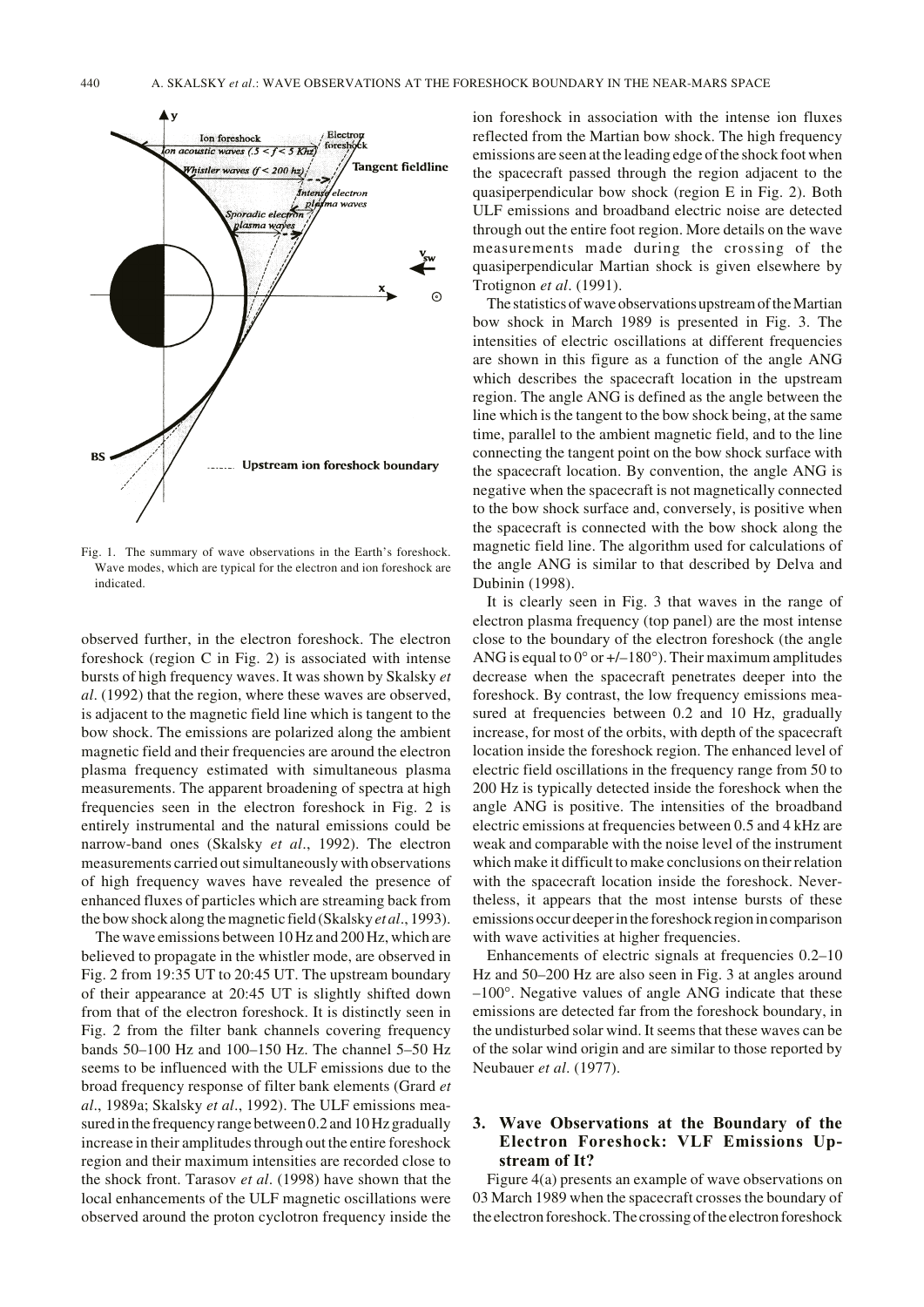

PHOBOS-2 PWS UPSTREAM REGION 1 MARCH 1989

Fig. 2. Wave observations made with the PWS experiment in the upstream region of Mars on 1 March 1989. The signals delivered by 22 elements of the PWS filter bank are shown. The letters in the top panel denote: (A) the magnetosheath, (B) the ion foreshock, (C) the electron foreshock, (D) the undisturbed solar wind and (E) the inbound crossing of the quasiperpendicular bow shock.

boundary is unambiguously identified at 22:53 UT with the onset of high frequency emissions. This is qualitatively confirmed by calculations of the magnetic connection to the bow shock surface. The angle ANG, which describes the spacecraft position with respect to the tangent magnetic field line, changes its sign around this time, i.e. when the spacecraft penetrates the electron foreshock. The ULF fluctuations start to increase simultaneously with the appearance of high frequency waves as it is revealed by statistical analysis given in the previous section. In contrast to the observations on 1 March 1989, waves at frequencies between 50 and 200 Hz are clearly seen between 22:32 UT– 22:53 UT in front of the electron foreshock. The outbound

crossing of the electron foreshock on 20 February 1989, shown in Fig. 4(b), is similar to that depicted in Fig. 4(a). Waves at frequencies between 50 and 200 Hz increase their amplitudes at 03:57 UT upstream the foreshock boundary which is identified at 03:53 UT with the appearance of the high frequency emissions. Unfortunately, magnetic field data are not available for the time period shown in Fig. 4(b) and the crossing of the foreshock boundary could not be supported by calculations of the angle ANG.

Waves seen in Fig. 4(a) between 21:20 UT and 21:40 UT are believed to be emissions of the solar wind origin mentioned in the previous section. The angle ANG, which describes the spacecraft position with respect to the electron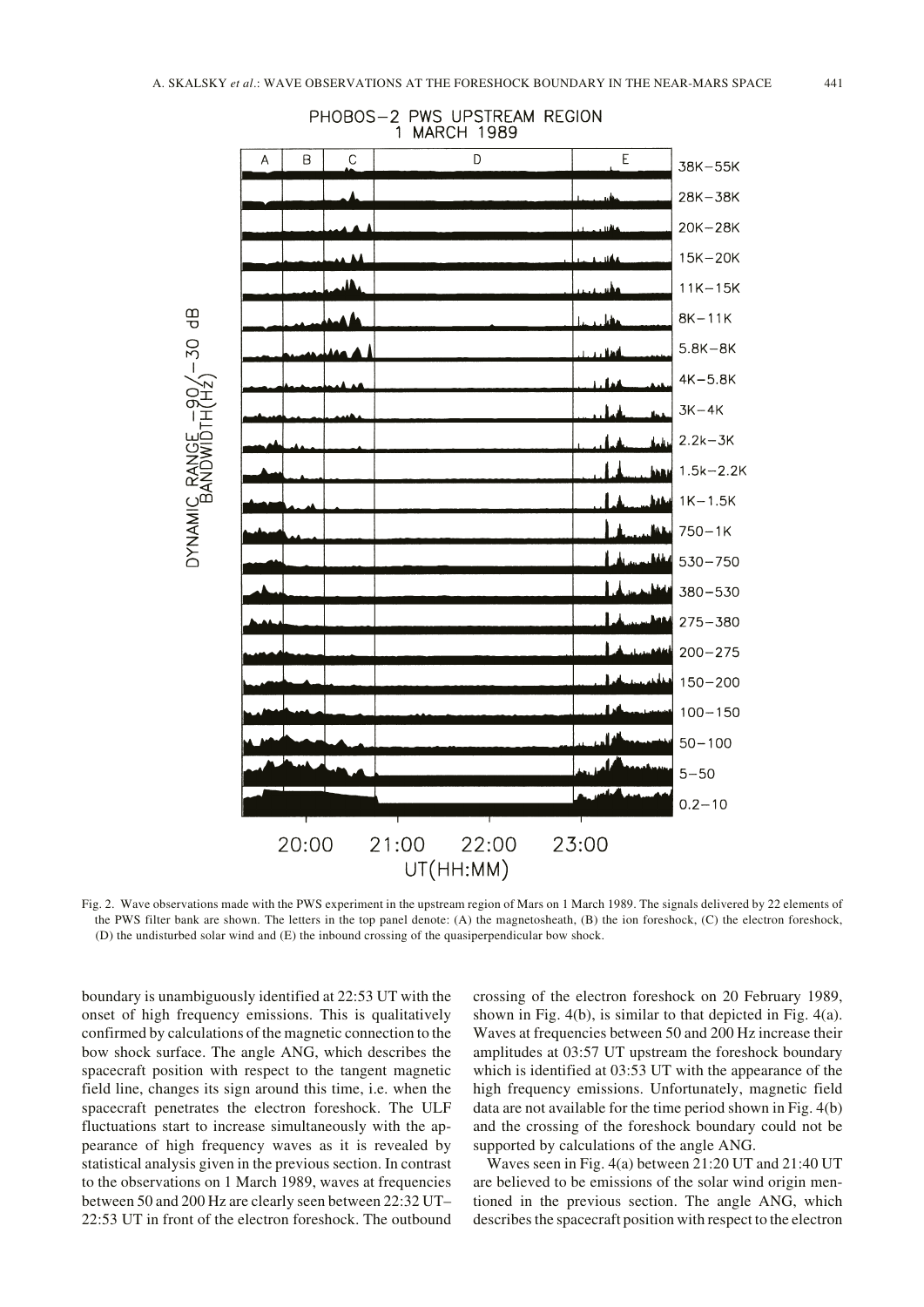

Fig. 3. Statistics of wave observations in March 1989 is given. The square amplitudes of wave intensities in frequency ranges 0–10 Hz, 50–200 Hz, 0.5–4 kHz and 6–55 kHz are shown as a function of angle ANG which describes the spacecraft position in the upstream region with respect to the foreshock boundary (see explanation in text). Negative values of the angle ANG correspond to the spacecraft location outside the foreshock region; positive values indicate that the spacecraft is magnetically connected to the bow shock surface. The gap between 60° and 130° seen in all panels corresponds to time intervals when the spacecraft encounters the bow shock and relevant data are not shown.

foreshock boundary occurs between –90° and –150° for this time interval, i.e. the spacecraft is far from the foreshock, in the solar wind.

The onset of waves at frequencies between 50 and 200 Hz occurs upstream the electron foreshock boundary identified with the appearance of high frequency emissions, for around 30% of the Phobos-2 spacecraft passes through the foreshock region. These events are detected for both inbound and outbound crossings. The frequency range, in which maximum intensity of these emissions are observed, is below or around the electron gyrofrequency for typical values of magnetic field (2–10 nT) at the Mars orbit. However, it is difficult to draw a conclusion on a frequency range of the emissions. Unfortunately, the broad response of the PWS instrument even at the monochromatic input signals does not allow to carry out detailed studies of the bandwidth of natural noises (Skalsky *et al*., 1992).

### **4. Conclusions**

Wave and plasma measurements carried out by the Phobos-2 spacecraft near Mars demonstrate formal similarities between physical phenomena ongoing in the foreshock region of both Martian and terrestrial bow shocks. However, waves at frequencies between 50–200 Hz detected upstream the foreshock boundary have been never reported from observation in the near Earth's space. The Martian bow shock is different from another planetary bow shocks because of its finite surface curvature and relatively large foot region. It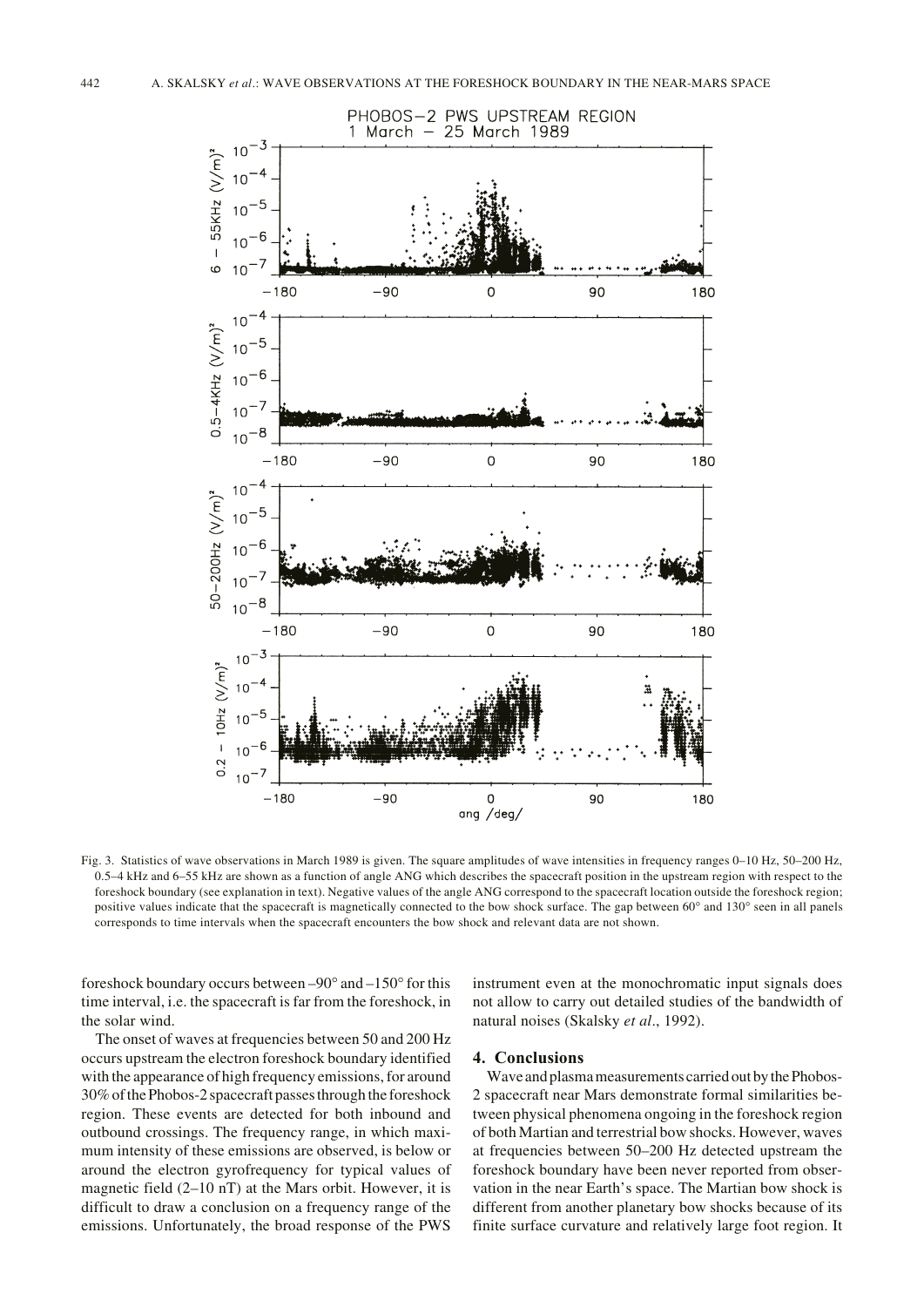

Fig. 4. Wave observations at the boundary of the electron foreshock made with the PWS experiment on 03 March 1989 (a) and 20 February 1989 (b). (a) Wave intensities expressed in  $(V/m)^2$  in the frequency ranges 6–38 kHz, 50–200 Hz and 0.2–10 Hz; the angle ANG which describes the spacecraft locations with respect to the foreshock boundary are shown from top to bottom. (b) Wave intensities expressed in  $(V/m)^2$  in the frequency ranges 6–38 kHz, 50–200 Hz and 0.2–10 Hz are shown from top to bottom.